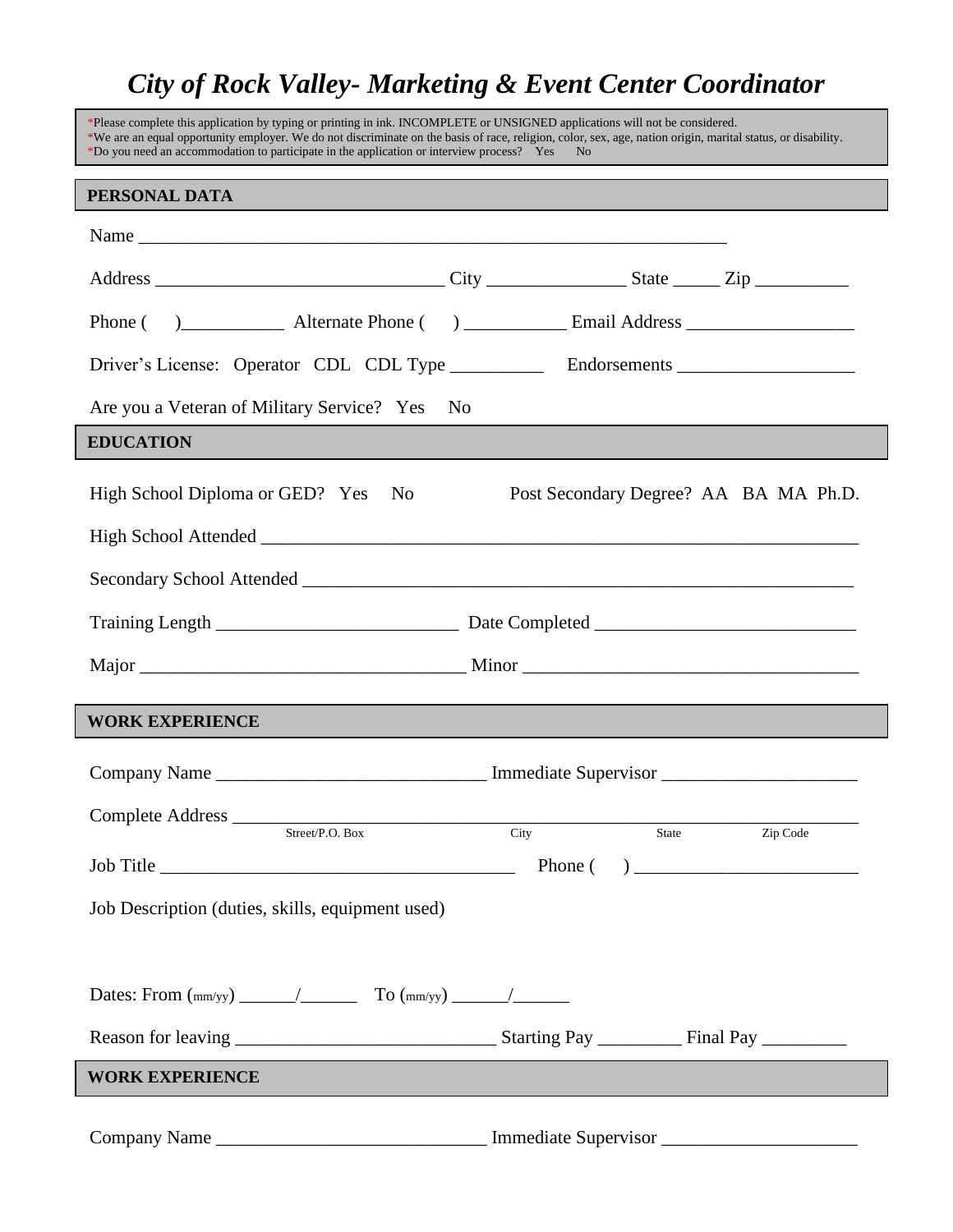|                                                   |                                                                                                                                                                                                                                     | City | State | Zip Code            |
|---------------------------------------------------|-------------------------------------------------------------------------------------------------------------------------------------------------------------------------------------------------------------------------------------|------|-------|---------------------|
|                                                   | $Job Title$ $100$ $200$ $200$ $200$ $200$ $200$ $200$ $200$ $200$ $200$ $200$ $200$ $200$ $200$ $200$ $200$ $200$ $200$ $200$ $200$ $200$ $200$ $200$ $200$ $200$ $200$ $200$ $200$ $200$ $200$ $200$ $200$ $200$ $200$ $200$ $200$ |      |       |                     |
| Job Description (duties, skills, equipment used)  |                                                                                                                                                                                                                                     |      |       |                     |
|                                                   |                                                                                                                                                                                                                                     |      |       |                     |
|                                                   |                                                                                                                                                                                                                                     |      |       |                     |
| <b>WORK EXPERIENCE</b>                            |                                                                                                                                                                                                                                     |      |       |                     |
|                                                   |                                                                                                                                                                                                                                     |      |       |                     |
| Complete Address Street/P.O. Box City State State |                                                                                                                                                                                                                                     |      |       | Zip Code            |
|                                                   |                                                                                                                                                                                                                                     |      |       |                     |
| Job Description (duties, skills, equipment used)  |                                                                                                                                                                                                                                     |      |       |                     |
|                                                   |                                                                                                                                                                                                                                     |      |       |                     |
|                                                   |                                                                                                                                                                                                                                     |      |       |                     |
|                                                   |                                                                                                                                                                                                                                     |      |       |                     |
|                                                   |                                                                                                                                                                                                                                     |      |       |                     |
| <b>LIST REFERENCES</b>                            |                                                                                                                                                                                                                                     |      |       |                     |
| Name                                              | Address                                                                                                                                                                                                                             |      |       | <b>Phone Number</b> |
|                                                   |                                                                                                                                                                                                                                     |      |       |                     |
|                                                   |                                                                                                                                                                                                                                     |      |       |                     |
|                                                   |                                                                                                                                                                                                                                     |      |       |                     |
|                                                   |                                                                                                                                                                                                                                     |      |       |                     |
|                                                   |                                                                                                                                                                                                                                     |      |       |                     |
|                                                   |                                                                                                                                                                                                                                     |      |       |                     |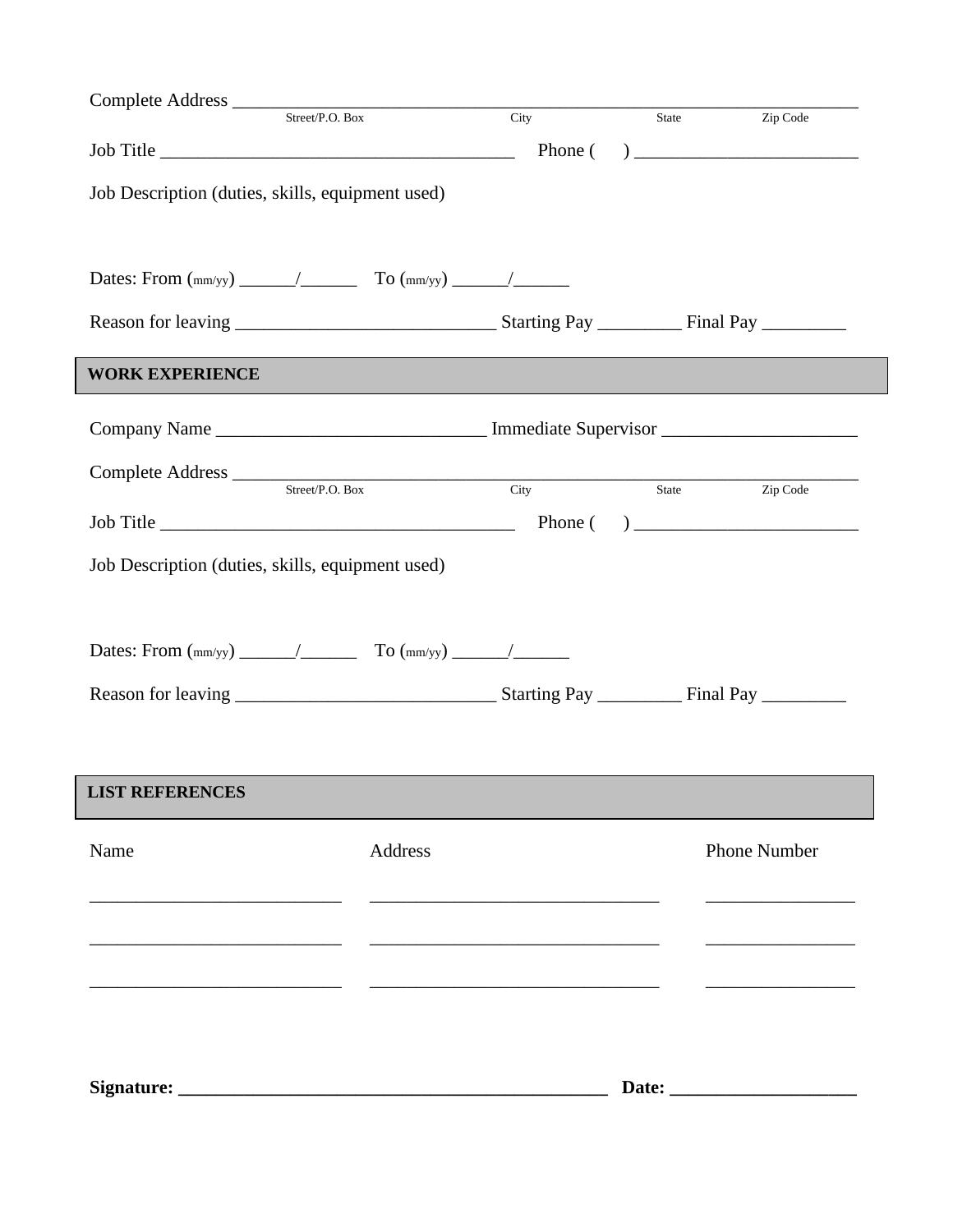The information that you provide on this application is subject to verification. Falsifications or misrepresentations may disqualify you from consideration for employment or, if hired, may be grounds for termination at a later date. Do you want to be informed before we contact your present employer? Yes No

With my signature above, I certify that all information on this and all attached pages is true, correct and complete to the best of my knowledge and contains no willful falsifications or misrepresentations. I authorize all former employers to release job-related information they may have about me and I release all persons or companies from any liability or responsibility for providing such information.



This application is provided by: